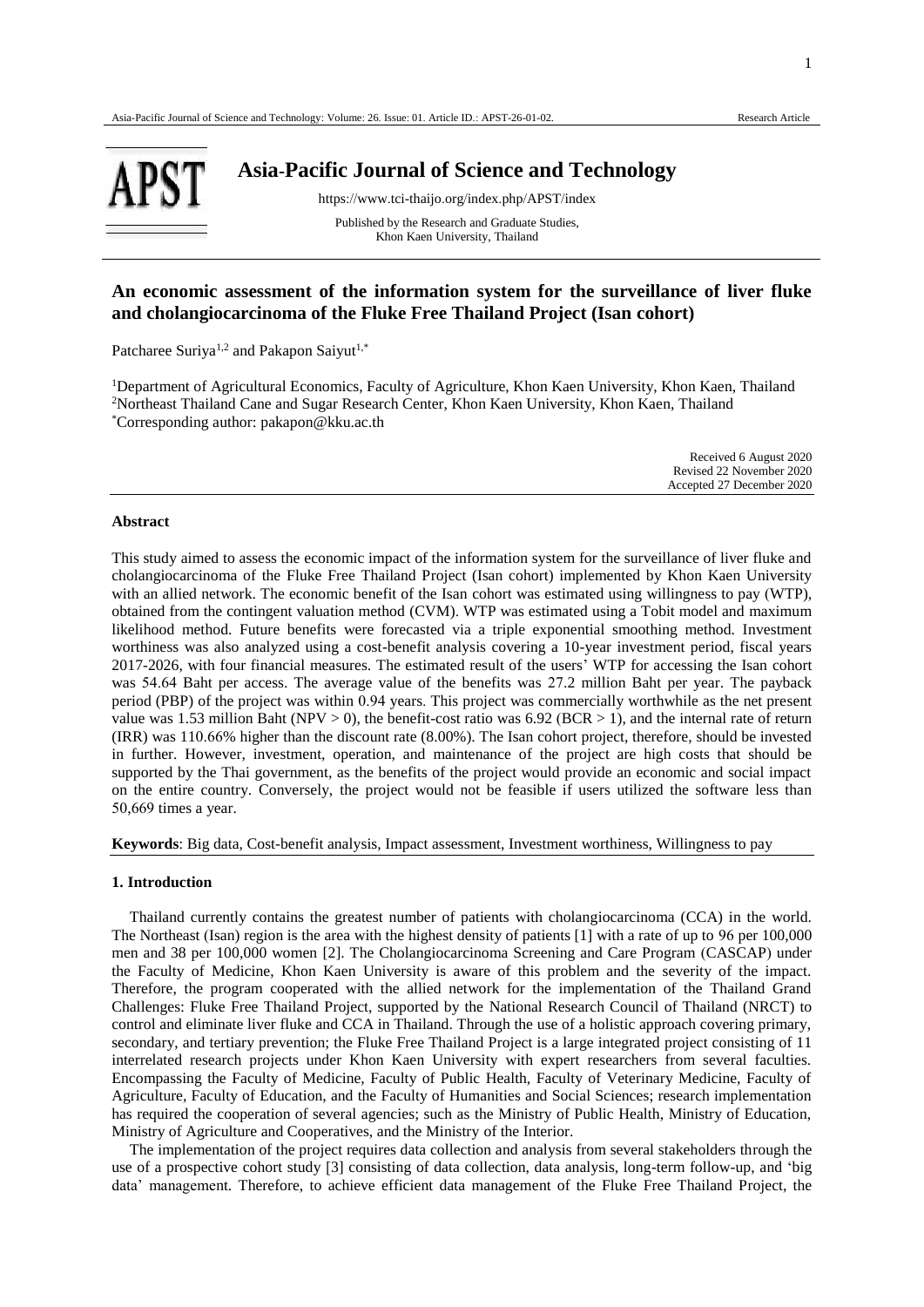information system, called "Isan cohort" (previously referred to as CASCAP Tools) [4], was developed to integrate and link the data of all minor research projects; namely, risk population registration, data recording, monitoring, evaluating, and reporting to the Ministry of Public Health of Thailand and the general public. This was implemented under a minor project called the "Information System for the Surveillance of Liver Fluke and Cholangiocarcinoma in Northeastern Thailand: Isan cohort" administered by researchers from the Faculty of Public Health, Khon Kaen University, Khon Kaen, Thailand. The Isan cohort represents the first and sole source of information of liver fluke and CCA in the world, which system administrators and users can utilize on the internet in real time [5]. Currently, the Isan cohort represents a key type of software used by a number of stakeholders of the Ministry of Public Health; including Don Mot Daeng Hospital, Ubon Ratchathani province [6], and Chun Hospital, Phayao province [7]. A minor system, for example, in the Isan cohort for CCA risk screening called the teleconsultation ultrasonography [8] was initiated by the registration of the risk groups from district health promotion hospitals. Ultrasound images were provided for such groups, then sent to a cloud server. Diagnostic results were verified and confirmed by an expert radiologist through the Isan cohort at each step. The system reduced the shortage of radiologists, documentation procedures, and travel costs of patients for radiological examinations.

The aforementioned data indicate the usefulness of the Isan cohort in the development of the Thai public health system. The project, however, had high implementation costs. Therefore, an assessment of its economic impact, particularly an estimation of investment worthiness, would be required for decision-making policymakers to manage the limited R&D budget for the highest benefits. In the field of economics, there are four key tools for estimating investment worthiness; cost-minimization analysis (CMA), cost-effectiveness analysis (CEA), cost-utility analysis (CUA), and cost-benefit analysis (CBA) [9]. Each method, while similar in cost estimation, differs in benefits measurement. The CMA concept is suitable for the evaluation of non-profit projects, as their results, measured simply, focus only on cost estimation, in which only the lowest cost projects should be implemented. However, this method assumes that each project will generate equal economic benefits. CEA, in turn, assumes that each project has equal costs, and selects the project with the highest efficiency. CUA measures the qualitative opinion of each individual with different standards, which may be difficult to interpret; for example, satisfaction levels and quality of life. In contrast, CBA can estimate the monetary costs and returns, allowing each project to be compared without any assumptions at all. However, despite the apparent usefulness of CBA in the administration of policy regulations, very few users utilize this method for evaluating public health projects [10]. This may be due to the difficulty involved in surveying the monetary benefits of service users, which can be both expensive and time-consuming [11]. Because most public health services within the government sector offer free (or low-cost) services, the Isan cohort software may be unable to directly estimate the true monetary economic benefits.

Therefore, our research, herein, incorporates CBA, as well as the Isan cohort based on the concept of the willingness to pay (WTP) to determine their respective economic impacts. In economics, WTP has been widely used to measure the monetary benefits of consumers [12-15], yet remains limited in the estimation of a project's worthiness for information systems in public health services in Thailand. A single research effort utilizing CBA was conducted in 2002 by the National Electronics and Computer Technology Center (NECTEC) of Thailand [16], which evaluated the return of an R&D information system within the Outpatient Department (OPD), Nopparat Rajathanee Hospital, under the Ministry of Public Health. The results revealed that the information system created user benefits amounting to 40.89 million Baht, with a cost of 9.45 million Baht. However, their assessment was based on a completed project and did not forecast future costs or benefits. To date, there exists no research on the assessment of the economic impacts of the Isan cohort. Our research, therefore, evaluated and forecasted the economic impacts of the Isan cohort in which to assist in the decision-making support of policymakers, future budget allocation guidelines, and investment worthiness of public health and medical information systems.

# **2. Materials and methods**

We intend to assess the economic impacts of the Isan cohort project for over ten years (fiscal years 2017-2026). We implemented the Fluke-Free Thailand Project beginning with the fiscal year 2017 (Oct 1, 2016, to Sep 30, 2017) and continued through the fiscal year 2018 (Oct 1, 2017, to Sep 30, 2018). We intend to forecast the anticipated net benefits via the software system through the fiscal year 2026.

# *2.1 Data collection*

Cost data of the Isan cohort project were collected from annual expenses of the "Information System for the Surveillance of Liver Fluke and Cholangiocarcinoma in Northeastern Thailand: Isan cohort" research project, which was a minor project within the Fluke-Free Thailand Project. Benefit data focusing on WTP were collected from both the users of the Isan cohort software, consisting of public health officers of both government and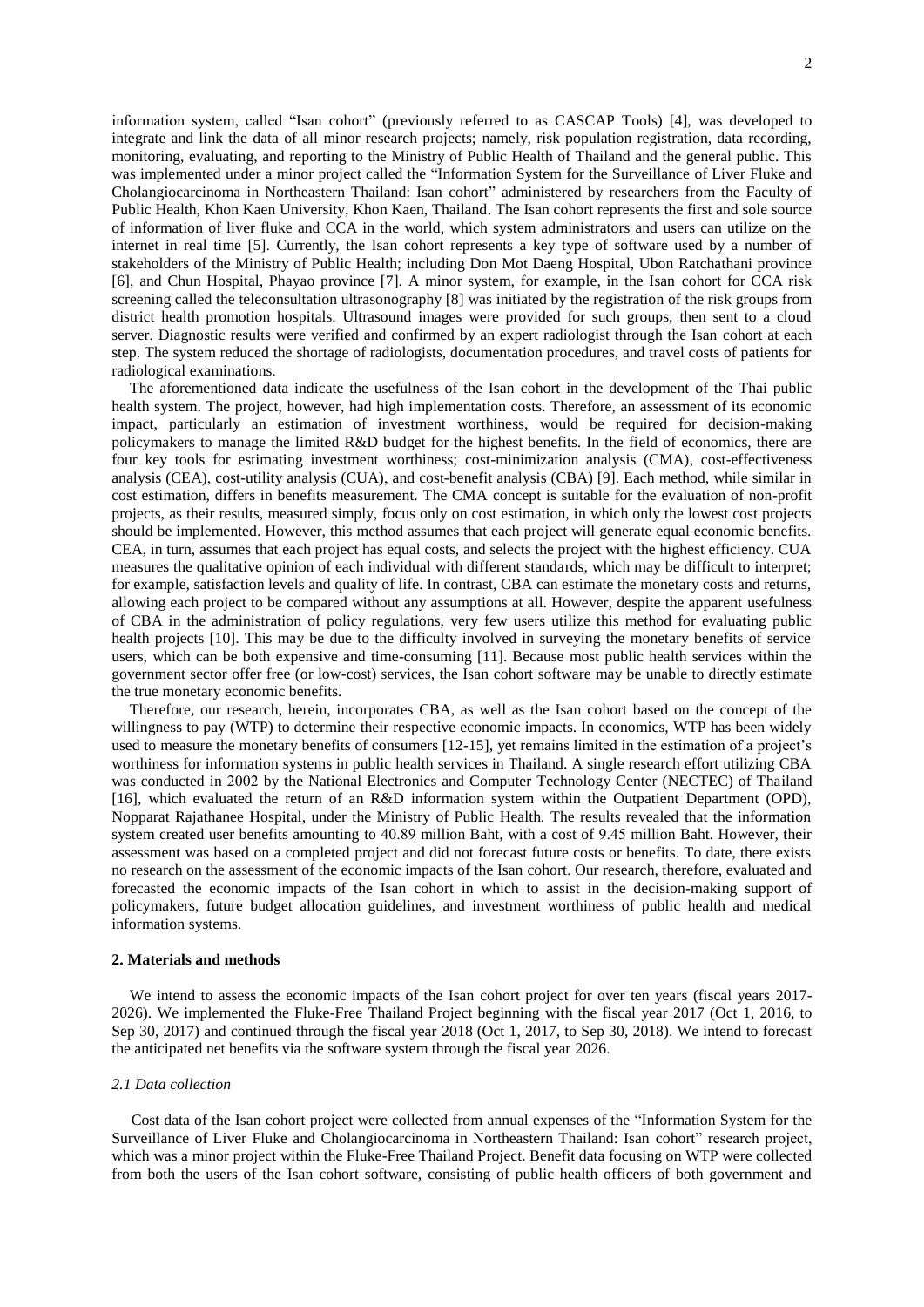private sectors joining the Fluke-Free Thailand Project; and general users who were interested in utilizing the software. The population, which determined the sample size for the first fiscal year, consisted of 4, 151 participants. The sample size, with 95% reliability [17], consisted of 365 cases. The instrument for data collection was an online questionnaire conducted over two months, from Nov 6, 2018, to Jan 6, 2019.

To avoid the low response rate of an online survey, we e-mailed the questionnaire (non-randomly) to all users/participants of the Isan cohort software in the fiscal year 2017 to 2018 and received responses from 398 respondents (a response rate of 9.59%). All questionnaires were useable (a useable rate of 100%), which was larger than the calculated sample size.

#### *2.2 Data analyses*

 For the assessment of the economic impact of R&D within the Isan cohort software system, project life was set at 10 years. Data analyses were divided into three steps: the first step estimated the software's benefits from the WTP; the second step anticipated future expected costs and benefits forecasted through prediction methods, and the last step evaluated the project's economical worthiness via CBA.

#### *2.2.1 The evaluation of the software's benefits*

 The benefits evaluation of the Isan cohort employed the estimation of the WTP from the software users. The CVM was used to create a survey questionnaire, as was appropriate for estimating the benefits by measuring the WTP from the project or policy [18]. The survey questions of the WTP were set as open-ended questions, to provide an opportunity for the software users to unconditionally demonstrate their maximum WTP. Because the mean of the WTP was given as a value of attitude, they could not be immediately added to the value of the benefits. As a consequence, an open-ended CVM format was tested for the reliability of statistical properties using the WTP function with an econometric method. In this study, the statistical significance of the factors affecting WTP was tested using a multiple regression model.

 According to the WTP of the 398 participants, the user's minimum WTP on the Isan cohort was 0 Baht per use, with a maximum WTP of 3,000 Baht, and a mean WTP of 51.16 Baht per use. When the users were divided into groups based on their WTP level (Table 1), we found 39.2% unwilling to pay, as they felt that the Isan cohort software service, as a public service, should be free of charge. A much smaller percentage of users (3.52%) were willing to pay 500 Baht or more per use.

| WTP (Baht per time) | Isan cohort users |                    |  |  |
|---------------------|-------------------|--------------------|--|--|
|                     | Frequency         | Percentage $(\% )$ |  |  |
| 0                   | 156               | 39.20              |  |  |
| $1 - 9$             | 90                | 22.61              |  |  |
| $10 - 19$           | 44                | 11.06              |  |  |
| $20 - 49$           | 37                | 9.30               |  |  |
| $50 - 99$           | 25                | 6.28               |  |  |
| $100 - 499$         | 32                | 8.04               |  |  |
| 500 and over        | 14                | 3.52               |  |  |
| Total               | 398               | 100                |  |  |

**Table 1** Willingness to pay (WTP) of the Isan cohort users.

 Because the values of the user's WTP, a dependent variable in this research, were zero in many cases (156 out of a total of 398 observations), the ordinary least squares (OLS) estimation would have included numerous biases and inconsistencies. Tobit or the censored regression models [19] were used frequently as alternative methods. WTP data observed in this study contained zero and continuous values, with occurrences of data censoring. However, WTP data collected directly from the users of the Isan cohort software further demonstrated the direct value of the software. Respondent's zero WTP reflected a real or genuine zero. The Tobit model has often been employed as an alternative method for use with censored data in literature on contingent valuation methods in health economics [20], and is deemed appropriate when an *all-zero* realization represents an economic decision; for example, a *real zero* preference for a health care program under evaluation [21].

 Therefore, this study employed the Tobit model for estimating WTP. LIMDEP econometric software was used for processing data, utilizing the maximum likelihood estimation (MLE), displayed in Equation 1.

$$
WTP_i^* = \beta_0 + \sum_{j=1}^n \beta_j X_{ji} + \varepsilon_i, WTP_i = 0 \text{ if } WTP_i^* \le 0, WTP_i = WTP_i^* \text{ if } WTP_i^* > 0.
$$
 (1)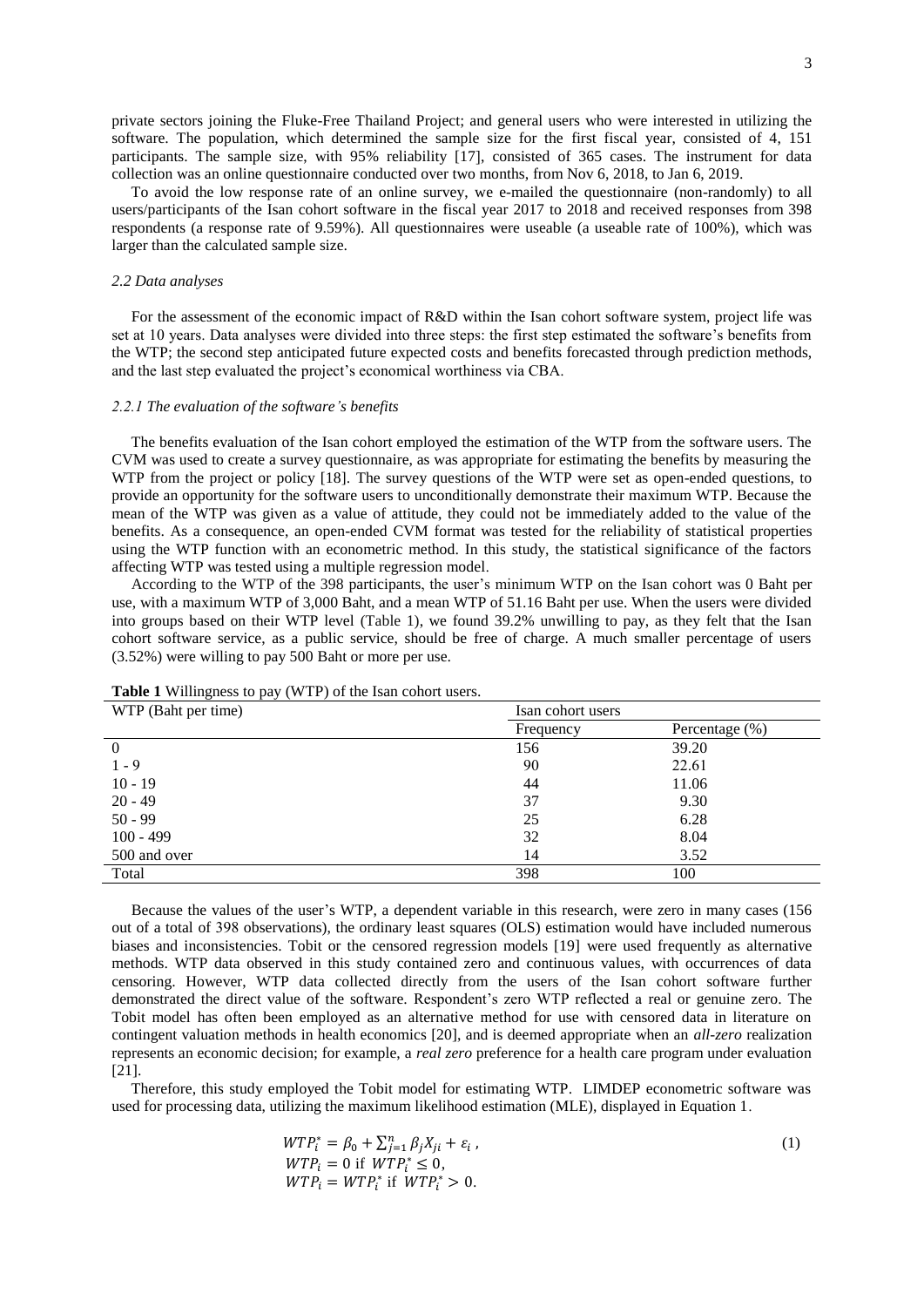Where, for the *i* software user  $(i = 1, 2, 3, ..., 398)$ :  $WTP_i$  is the value of the user's WTP on the Isan cohort;  $\beta_0$  is the constant;  $X_{ji}$  are the independent variables (*j* = 1, 2, 3,..., 14), demonstrated in Table 2;  $\beta_j$  are the coefficients of the independent variables  $(X_{ji})$ , and  $\varepsilon_i$  is the error term.

| Variable                 | Parameter    | Description                                                                                                                                                       |
|--------------------------|--------------|-------------------------------------------------------------------------------------------------------------------------------------------------------------------|
| <b>WTP</b>               |              | Willingness to pay for using the software (per time, Baht).                                                                                                       |
| Gender                   | $\beta_1$    | $1 = Male$ , $0 = Female$ .                                                                                                                                       |
| Age                      | $\beta_2$    | Age of software users (years).                                                                                                                                    |
| Workplace 1              | $\beta_3$    | $1 =$ Primary care unit, e.g., district health promotion hospitals.                                                                                               |
|                          |              | $0 =$ Secondary care unit or tertiary care unit.                                                                                                                  |
| Workplace 2              | $\beta_4$    | 1 = Medical care agencies, e.g., hospitals, district health promotion hospitals, and<br>community-public health centers.                                          |
|                          |              | $0 =$ Public health administrative agencies, i.e., provincial public health offices,                                                                              |
|                          |              | district health offices, disease control offices, and universities.                                                                                               |
| Position 1<br>Position 2 | $\beta_{5}$  | $1 =$ Job positions related to medical care, i.e., physicians and nurses, $0 =$ Others.                                                                           |
|                          | $\beta_6$    | = Executives/board, i.e., hospital directors, hospital specialized directors,<br>hospital deputy-directors, nursing deputy-directors, and chiefs of public health |
|                          |              | centers, $0 =$ Others.                                                                                                                                            |
| Position 3               |              | $1 =$ Job positions related to medical care support, i.e., statistics, administrative                                                                             |
|                          | $\beta_7$    | affairs, accounting, finance, computer, researchers, typists, public health                                                                                       |
|                          |              | academicians, $0 =$ Others.                                                                                                                                       |
| Objective 1              | $\beta_8$    | $1 = Use$ Isan cohort for data completion and records, $0 = Others$ .                                                                                             |
| Objective 2              | $\beta_9$    | $1 =$ Use Isan cohort for verification and follow-up, $0 =$ Others.                                                                                               |
| Objective 3              | $\beta_{10}$ | $1 =$ For using the overall data obtained from the data processing by the software                                                                                |
|                          |              | system, $0 =$ Others.                                                                                                                                             |
| Objective 4              | $\beta_{11}$ | $1 =$ For verification and follow-up, and for using the overall data obtained from                                                                                |
|                          |              | the data processing by the software system, $0 =$ Others.                                                                                                         |
| Problem 1                | $\beta_{12}$ | Problems caused by the software, e.g., how to use, stability, processing speed                                                                                    |
|                          |              | (Score: $1 =$ smallest, $2 =$ small, $3 =$ moderate, $4 =$ high, and $5 =$ highest).                                                                              |
| Problem 2                | $\beta_{13}$ | Problems of the quality of the data, e.g., correctness, reliability, utilization, and                                                                             |
|                          |              | novelty (Same scoring criteria as Problem 1).                                                                                                                     |
| Problem 3                | $\beta_{14}$ | Problems caused by the management of software administrators, e.g., unable to                                                                                     |
|                          |              | contact the administrators and the administrators cannot solve problems (Same                                                                                     |
|                          |              | scoring criteria as Problem 1).                                                                                                                                   |

**Table 2** Descriptions of the variables used in the users' WTP equation.

The expected mean value of the WTP was calculated as per Equation 2 [22-24].

$$
E(WTP) = \Phi\left(\frac{\beta \bar{X}}{\sigma}\right)(\beta \bar{X} + \sigma \lambda)
$$

$$
\lambda = \frac{\phi(\frac{\beta \bar{X}}{\sigma})}{\Phi(\frac{\beta \bar{X}}{\sigma})}
$$
(2)

Where,  $E(WTP)$  is the expected mean value of the WTP (Baht),  $\Phi(\cdot)$  is the standard normal cumulative distribution function (CDF),  $\varphi(\cdot)$  is the standard normal probability density function (pdf.),  $\beta$  is the coefficient vector of the independent variables,  $\bar{X}$  is the mean values of the vector of the independent variables, and  $\sigma$  is the standard error of the error term.

#### *2.2.2 Forecasting the future investment worthiness of the software*

Forecasting the future expected benefits of the Isan cohort was the next step in estimating the monetary benefits of the software. Data of the monetary benefits during the fiscal years 2017-2018 was used as the database to forecast the expected benefits for the next eight years (2019-2026) by utilizing a time series forecasting model. This study used a triple exponential smoothing method, or Holt-Winters method, developed by Holt [25] and Winters [26] in the form of an additive seasonal model. This was undertaken because when comparing the results forecasted by different methods, it was found that the results obtained from this method included the smallest error in which the mean absolute percentage error (MAPE) of the model was minimal. The additive seasonal model used in this research is displayed in Equation 3 [27].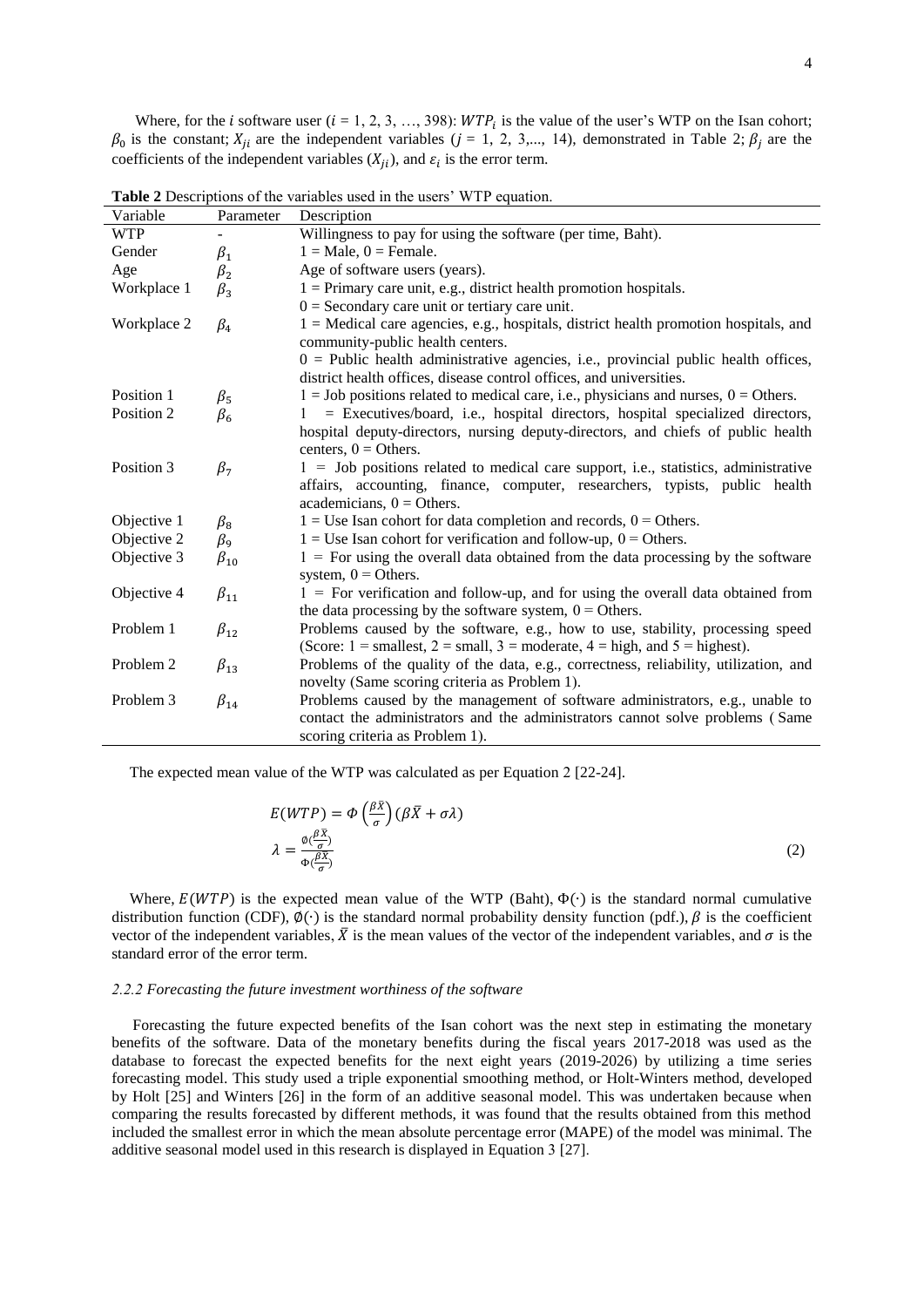$$
F_{t+m} = L_t + b_t m + S_{t-s+m}
$$
\n(3)

Where,

- $F_t$  = Time forecasting (*t*).
- $L_t$  = Component of the data level  $[ = \alpha(Y + S_{t-s}) + (1 \alpha)(L_{t-1} + b_{t-1})].$
- $b_t$  = Component of the trend  $[=\gamma (L_t L_{t-1}) + (1 \gamma) b_{t-1}].$
- $S_t$  = Component of seasonality  $[=\delta(Y_t L_t) + (1 \delta)S_{t-s}]$ .
- $\alpha$  = Smoothing constant between the data and forecasting value,  $0 \le \alpha \le 1$ .
- $\nu$  = Smoothing constant between the actual trend and estimated trend,  $0 \le \nu \le 1$ .
- $\delta$  = Smoothing constant between the actual season and estimated season,  $0 \le \delta \le 1$ .
- $s =$  Seasons in one year (based on monthly data,  $s = 12$ ).
- $m =$  Future forecasting period ( $m = 96$ ; to forecast the upcoming data in the next 96 months).

 Our research used MAPE based on the interpretation of Lewis [28] to forecast and measure accuracy. To clarify: MAPE  $< 10\%$  implied high forecasting accuracy; MAPE = 10-20% implied good forecasting; MAPE = 20-50% implied fair forecasting, and MAPE > 50% implied no forecasting accuracy.

 The estimations of the future costs of the project were calculated by increasing the yearly values according to the average growth of the Thai inflation rates over the past 10 years (2007-2016). This was calculated by finding  $\beta$  from the equation,  $Y = \alpha e^{\beta t}$ , where Y is the inflation rate,  $\alpha$  is the constant,  $\beta$  is the average yearly growth rate, and *t* is time  $(t = 1, 2, ..., 10)$ . The average projected growth rate was estimated at 1.70% per year.

### *2.2.3 Investment worthiness analysis*

 The final step of data analysis was to estimate the worthiness of the investment in the software system by conducting a CBA based on decision-making criteria and the consideration of the future monetary value. As such, four financial measures were calculated: payback period (PBP); net present value (NPV); benefit-cost ratio (BCR); and internal rate of return (IRR).

 The payback period (PBP) was the criteria used to determine the number of years that the perceived return would be worth the fund's initial investment. This method proved easy to calculate and decide upon, as policymakers would consider projects with short PBPs due to their lower risk. Additionally, funds repaid could be utilized for future investment in other projects. The formula for calculating the PBP is shown in Equation 4.

$$
PBP = \frac{Initial\ Investment}{Net\ Benefit\ per\ year} \tag{4}
$$

 The net present value (NPV) represents the difference between the present values of the total benefits of the project subtracted by the present value of the project's total cost. The decision to invest in a project utilizing NPV was based upon three projected outcomes: an NPV  $> 0$  indicates investment worthiness, as the benefits obtained from the project are greater than its expenses; an NPV < 0 indicates investment unworthiness, as the benefits obtained from the project are lower than its expenses; however, if the  $NPV = 0$ , this indicates a breakeven point, at which the project's benefits are thought to be equal to the expenses. In the present study, the NPV was calculated through Equation 5; in which  $B_t$  = project benefits in year *t*,  $C_t$  = project expenses in year *t*, and *r* = the discount rate. The discount rate for government project investment in Thailand [29] was estimated the rate of 8.00%  $t =$  the project period  $(1, 2, \ldots, n)$ , and  $n =$  the project life  $(n = 10)$ .

$$
NPV = \sum_{t=1}^{n} \frac{B_t - C_t}{(1+r)^t} \tag{5}
$$

 The benefit-cost ratio (BCR) determines the ratio between the present value of the return and the present value of all expenses throughout the life of the project. Again, the investment's decision-making principle through BCR was based on three possible results. If the BCR  $> 1$ , the sum of the present return is higher than the sum of the present value of its expenses; thus, this project should be invested in. If the BCR  $< 1$ , the sum of the present return is lower than the sum of the present value of its expenses; consequently, this project should not be invested in. However, if the BCR  $= 1$ , the sum of the present return is equal to the sum of the present value of its expenses. The formula for calculating the BCR is given in Equation 6.

$$
BCR = \frac{\sum_{t=0}^{n} \frac{B_t}{(1+r)^t}}{\sum_{t=0}^{n} \frac{C_t}{(1+r)^t}}
$$
(6)

 The IRR is the internal rate of return from the investment fund that would generate benefits worth the invested expenses. The return obtained is expressed as a percentage, where the discount rate would be calculated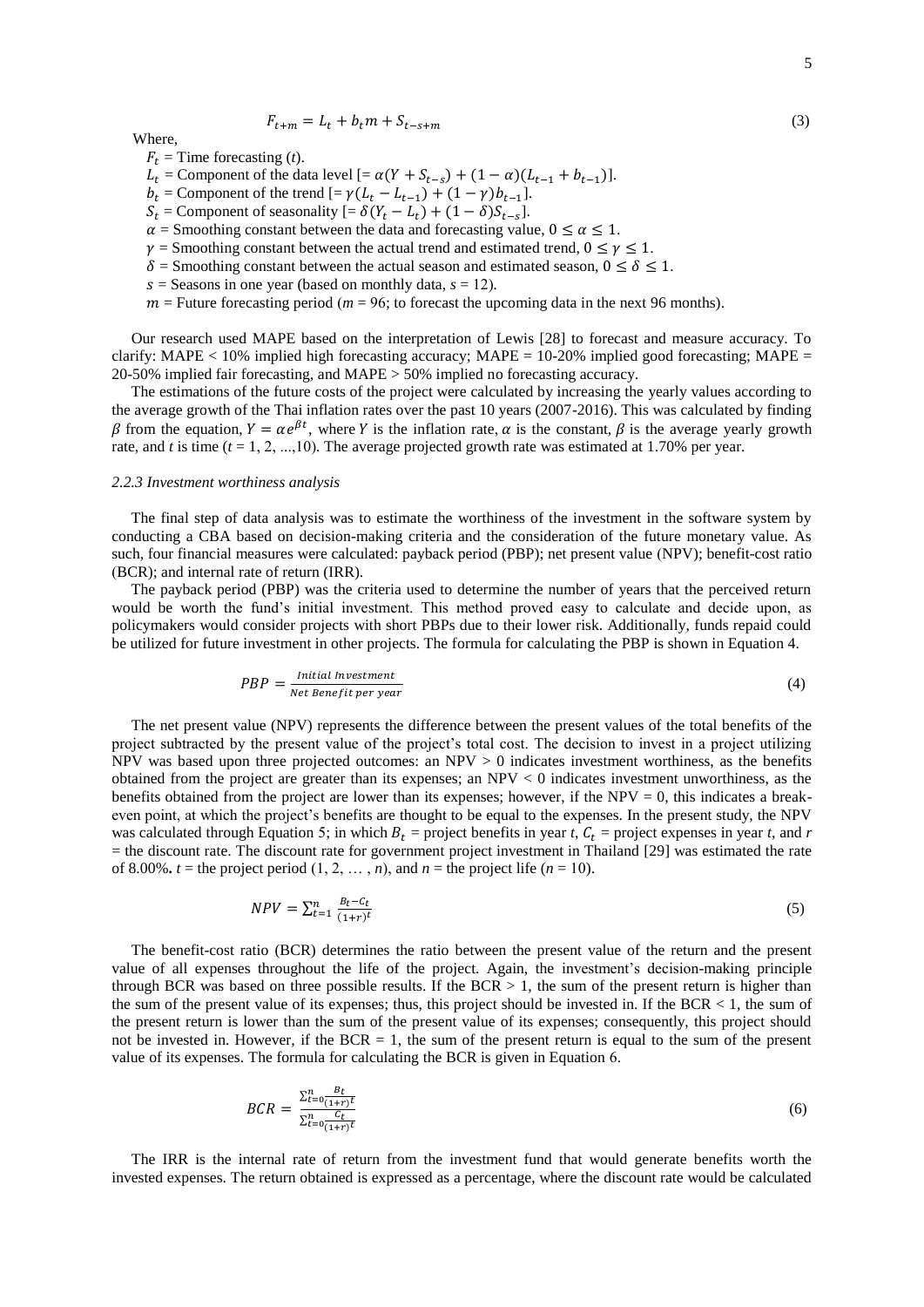$$
NPV = 0 = \sum_{t=1}^{n} \frac{B_t - C_t}{(1 + IRR)^t}
$$
(7)

#### **3. Results and discussion**

#### *3. 1 The evaluation of benefits and costs for the fiscal years 2017-2018*

#### *3.1.1 Estimation of software benefits*

 The Tobit model estimation tested the problem of multicollinearity through the use of correlation coefficients. Our results presented correlation coefficients of all 14 independent variables below 0.80, which indicated no multicollinearity problems within the model, as displayed in Table 3. When considering the factors influencing the users' WTP in year *t*, we found that the positions of physicians and nurses ( position 1 ) were negatively related to WTP, with a statistical significance of 0.10. This may indicate that physicians or nurses, as system users, were less willing to pay for the system than users in other positions; based on such factors as their excessive workloads and major medical care responsibilities.

Job positions related to medical care support (position 3) were positively related to WTP, with a statistical significance of 0.10; indicating a greater willingness to pay, as the software could efficiently reduce documentation and managerial functions, which were their direct responsibility.

 As for problems caused by the management of software administrators (problem 3 ), a negative relationship existed with WTP, with a statistical significance of 0.05; indicating that problems caused by the management of software administrators were affected by the reduction in the users' WTP. Medical care respondents greater than 40 years of age were found to be more likely to have problems caused by the management of software administrators. To increase the WTP, we suggest that software administrators provide additional training with this user group, as well as provide immediate assistance when necessary.

 Other independent variables; such as gender, Workplace 1, Workplace 2, Position 2, Objective 1, Objective 2, Objective 3, Objective 4, Problem 1, and Problem 2 had no significant relationship with WTP.

| Coefficient             | Std. error  | T-ratio  | $P$ -value | Mean of X |
|-------------------------|-------------|----------|------------|-----------|
| 60.4973                 | 111.772193  | 0.541    | 0.5883     |           |
| $-22.8776$              | 35.4466012  | $-0.645$ | 0.5187     | 0.3542714 |
| 0.00105                 | 0.13476058  | 0.008    | 0.9938     | 25.153266 |
| 50.0757                 | 68.3092383  | 0.733    | 0.4635     | 0.8718593 |
| $-24.145$               | 90.9607009  | $-0.265$ | 0.7907     | 0.0678392 |
| $-71.9942$ <sup>*</sup> | 38.9278522  | $-1.849$ | 0.0644     | 0.2763819 |
| $-90.6344$              | 86.2543824  | $-1.051$ | 0.2934     | 0.0376884 |
| 139.401*                | 73.3587573  | 1.900    | 0.0574     | 0.0502513 |
| $-51.0102$              | 74.8307618  | $-0.682$ | 0.4954     | 0.9472362 |
| 14.2503                 | 36.8595927  | 0.387    | 0.6990     | 0.6256281 |
| 15.884                  | 35.2139769  | 0.451    | 0.6519     | 0.4949749 |
| 15.7897                 | 38.8498307  | 0.406    | 0.6844     | 0.3015075 |
| 2.22837                 | 29.0802750  | 0.077    | 0.9389     | 2.4728643 |
| 15.2768                 | 27.4888524  | 0.556    | 0.5784     | 2.2160804 |
| $-60.6507**$            | 27.7752973  | $-2.184$ | 0.0290     | 2.3139698 |
| 289.352                 | 13.4596102  | 21.498   | 0.0000     |           |
|                         | $101 - 111$ |          |            |           |

| <b>Table 3</b> The results of the Tobit model coefficient estimation. |  |  |
|-----------------------------------------------------------------------|--|--|
|-----------------------------------------------------------------------|--|--|

Log-likelihood -1815.414

\*\*\* , \*\*, and  $*$  represent levels of significance at 1%, 5%, and 10%; respectively.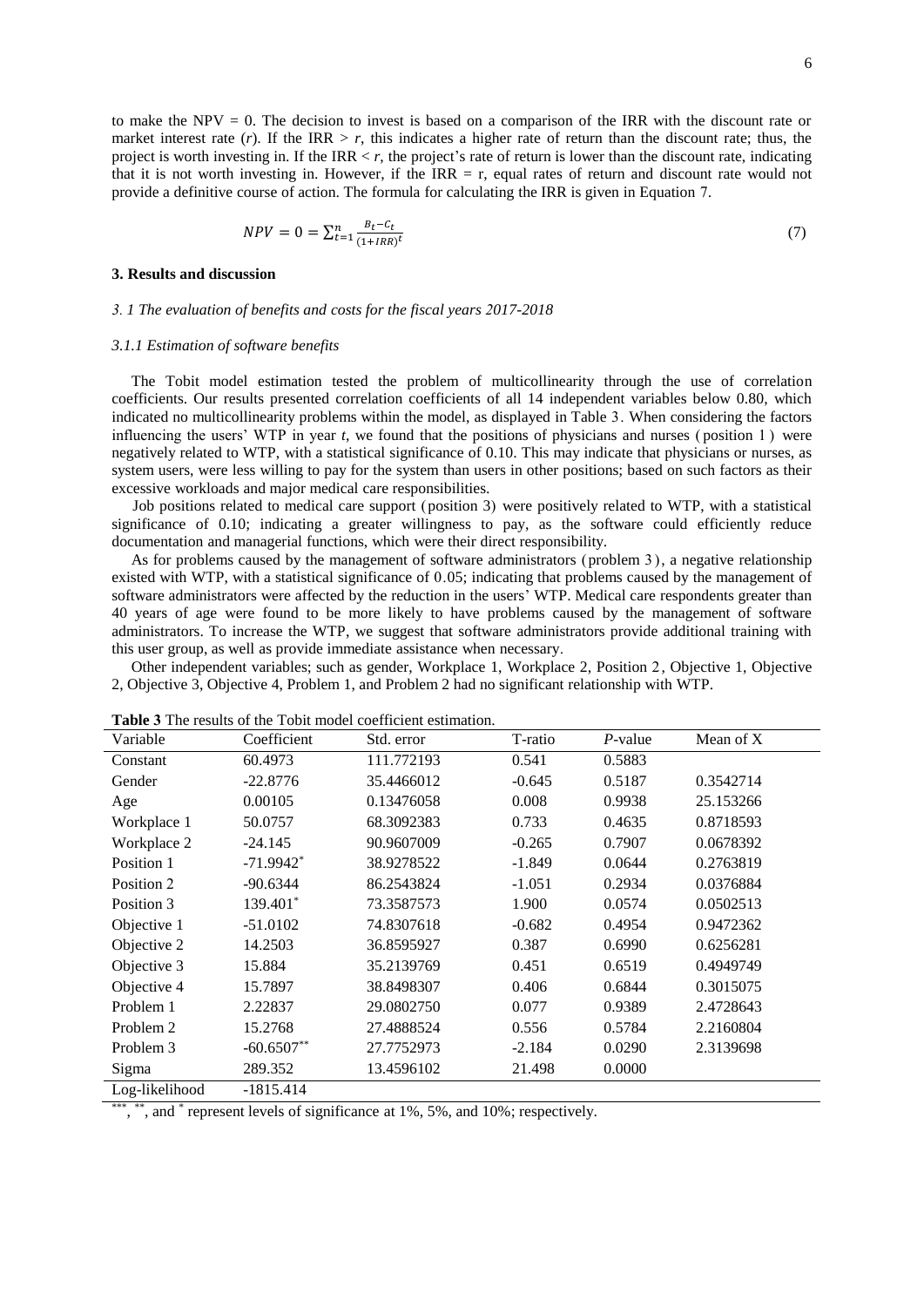The statistics of all significant variables in Table 3 were calculated to find the mean of the users' WTP within the Isan cohort per use, through the following Equation 8.

$$
E (WTP) = \Phi(\frac{\bar{X}}{\sigma}\beta)\bar{X}\beta + \sigma\phi(-\frac{\bar{X}}{\sigma}\beta)
$$
  
= (-153.2367005 x 0.298199583) + (289.352 x 0.346743809)  
= 54.64 (8)

 Hence, the mean of WTP of 54.64 Baht per use may be estimated into monthly and yearly benefits (Table 4). The maximum benefit values of the Isan cohort, based on the number of times the software was used, were 2.3 million Baht in June for the fiscal year 2 0 1 7 , and 2.7 million Baht in July for fiscal year 2018; whereas the minimum recorded values were 1.2 million Baht in January for the fiscal year 2 0 1 7 , and 1.2 million Baht in January for the fiscal year 2018. In the fiscal year 2017 , the Isan cohort system was used a total of 420,626 times, which generated a benefit of  $(420.626 \times 54.64)$  22.9 million Baht. In the fiscal year 2018, the software system was used for a total of 435,375 times, generating a benefit of  $(435,375 \times 54.64)$  23.7 million Baht.

| Month | Number of users (person) |        | Amount of usage (time) |         | Benefit (Baht) |            |
|-------|--------------------------|--------|------------------------|---------|----------------|------------|
|       | $2017*$                  | 2018** | 2017                   | 2018    | 2017           | 2018       |
| Oct.  | 787                      | 643    | 33,841                 | 27,649  | 1,849,072      | 1,510,741  |
| Nov.  | 576                      | 647    | 24,768                 | 27,821  | 1,353,324      | 1,520,139  |
| Dec.  | 689                      | 547    | 29,627                 | 23,521  | 1,618,819      | 1,285,187  |
| Jan.  | 524                      | 531    | 22,532                 | 22,833  | 1,231,148      | 1,247,595  |
| Feb.  | 701                      | 663    | 30,143                 | 28,509  | 1,647,014      | 1,557,732  |
| Mar.  | 900                      | 826    | 38,700                 | 35,518  | 2,114,568      | 1,940,704  |
| Apr.  | 758                      | 822    | 32,594                 | 35,346  | 1,780,936      | 1,931,305  |
| May   | 997                      | 1057   | 42,871                 | 45,451  | 2,342,471      | 2,483,443  |
| Jun.  | 1,004                    | 1145   | 43,172                 | 49,235  | 2,358,918      | 2,690,200  |
| Jul.  | 928                      | 1178   | 39,904                 | 50,654  | 2,180,355      | 2,767,735  |
| Aug.  | 969                      | 1114   | 41,667                 | 47,902  | 2,276,685      | 2,617,365  |
| Sep.  | 949                      | 952    | 40,807                 | 40,936  | 2,229,694      | 2,236,743  |
| Total |                          |        | 420,626                | 435,375 | 22,983,005     | 23,788,890 |

**Table 4** Received benefits from the Isan cohort in the fiscal years 2017-2018.

 $*$ Fiscal year 2017 = October 2016 to September 2017.

\*\*Fiscal year  $2018 =$ October 2017 to September 2018.

# *3.1.2 Cost of the Isan cohort project*

 Table 5 displays the R&D costs of the Isan cohort project for the fiscal year 2017. The amount of money used for the development and administration of the software system service was 20.9 million Baht, consisting of fixed costs of 20.2 million BahtB and variable costs (system operations and maintenance) of 687,500 Baht. However, the R&D project of the Isan cohort did not receive any further budget from the fiscal year 2018 onward.

**Table 5** Cost of the Isan cohort in the fiscal year 2017 (unit: Baht).

| Item                                            | Amount     | Total      |
|-------------------------------------------------|------------|------------|
| Fixed costs                                     |            |            |
| Data software management system                 | 19,000,000 |            |
| Data management                                 | 1,000,000  |            |
| Training on the data software management system | 260,000    | 20,260,000 |
| Variable costs                                  |            |            |
| Remuneration                                    | 58,850     |            |
| Operating expenses                              | 542,455    |            |
| <b>Materials</b>                                | 54,416     |            |
| <b>Utilities</b>                                | 31,779     | 687,500    |
| Total                                           |            | 20,947,500 |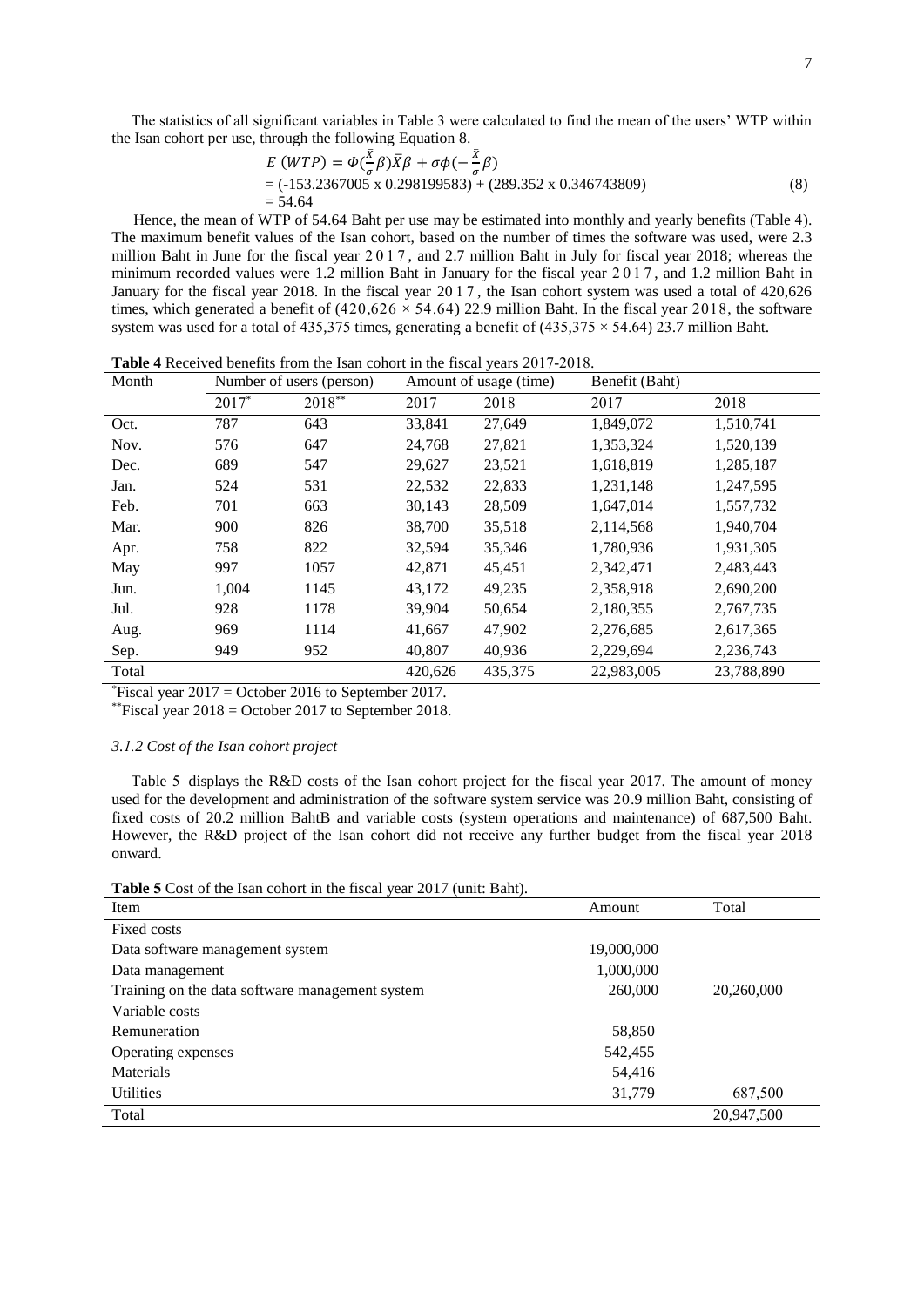# *3.2 Investment worthiness analysis for ten fiscal years (2017-2026)*

## *3.2.1 Results of the project's benefits and costs forecast*

The future expected benefits of the Isan cohort for the fiscal years 2019-2026 were forecasted from monthly benefits (24 months) expressed in Table 4. The results of fiscal years 2019-2026 (96 months) found that MAPE  $= 5.99\%$  (MAPE < 10%), which indicates high forecasting accuracy. The triple exponential smoothing method for fiscal years 2019-2026 (Table 6) revealed that the expected benefits for the eight fiscal years would tend to increase each year. The estimate of future benefits over ten years would, therefore, amounted to 27.2 million Baht.

When considering the costs of the project for the fiscal year 2017, the fixed costs (which occurred within the first year) totaled 20.2 million Baht; while the variable (yearly operating) costs totaled 687,500 Baht, and were expected to increase yearly with inflation. Hence, over the project's 10-year lifespan, the Isan cohort had a projected average variable cost of 742,550 Baht per year, and a median total cost of 2.7 million Baht per year.

**Table 6** Results of the forecasted benefits, costs, and net benefits of the Isan cohort for the fiscal years 2017 to 2026 (unit: Baht).

| Fiscal year | Benefits*  | $Costs^*$   |                |             | Net benefits |
|-------------|------------|-------------|----------------|-------------|--------------|
|             |            | Fixed costs | Variable costs | Total costs |              |
| 2017        | 22,983,005 | 20,260,000  | 687,500        | 20,947,500  | 2,035,505    |
| 2018        | 23,788,890 |             | 699,188        | 699,188     | 23,089,702   |
| 2019        | 25,416,164 |             | 711,074        | 711,074     | 24,705,090   |
| 2020        | 26,222,059 |             | 723,162        | 723,162     | 25,498,897   |
| 2021        | 27,027,954 |             | 735,456        | 735,456     | 26, 292, 498 |
| 2022        | 27,833,849 |             | 747,958        | 747,958     | 27,085,891   |
| 2023        | 28,639,744 |             | 760,674        | 760,674     | 27,879,070   |
| 2024        | 29,445,639 |             | 773,605        | 773,605     | 28,672,034   |
| 2025        | 30,251,534 |             | 786,756        | 786,756     | 29,464,778   |
| 2026        | 31,057,429 |             | 800,131        | 800,131     | 30,257,298   |
| Average     | 27,266,627 |             | 742,550        | 2,768,550   | 24,498,076   |

\*Benefits in the fiscal years 2017-2018 represent actual values, whereas in fiscal years 2019 to 2026 the figure are predicted values.

\*\*Costs in the fiscal year 2017 represent actual values, whereas in fiscal years 2018-2026, the costs were estimated.

The implementation of the Isan cohort in the fiscal year 2017 was deemed worthy of investment with a total net benefit of 2 million Baht; which was further estimated over the long-term at 24.4 million Baht per year. Additionally, we calculated that the average yearly cost divided by the single-use cost (54.64 Baht) resulted in projected usage of 50,669 times per year.

#### *3.2.2 Evaluation of investment worthiness*

Four financial measurements were conducted to evaluate the *worthiness analysis* of the Isan cohort project over ten years (Table 7). The project's PBP was 0.94 years or 11.32 months; considered a very short payback period. The NPV was 153.3 million Baht (NPV  $> 0$ ), the BCR was 6.92 (BCR  $> 1$ ), and the IRR was 110.66% (higher than the discount rate or opportunity cost of 8.00%); all of which concluded that the Isan cohort project should be invested in.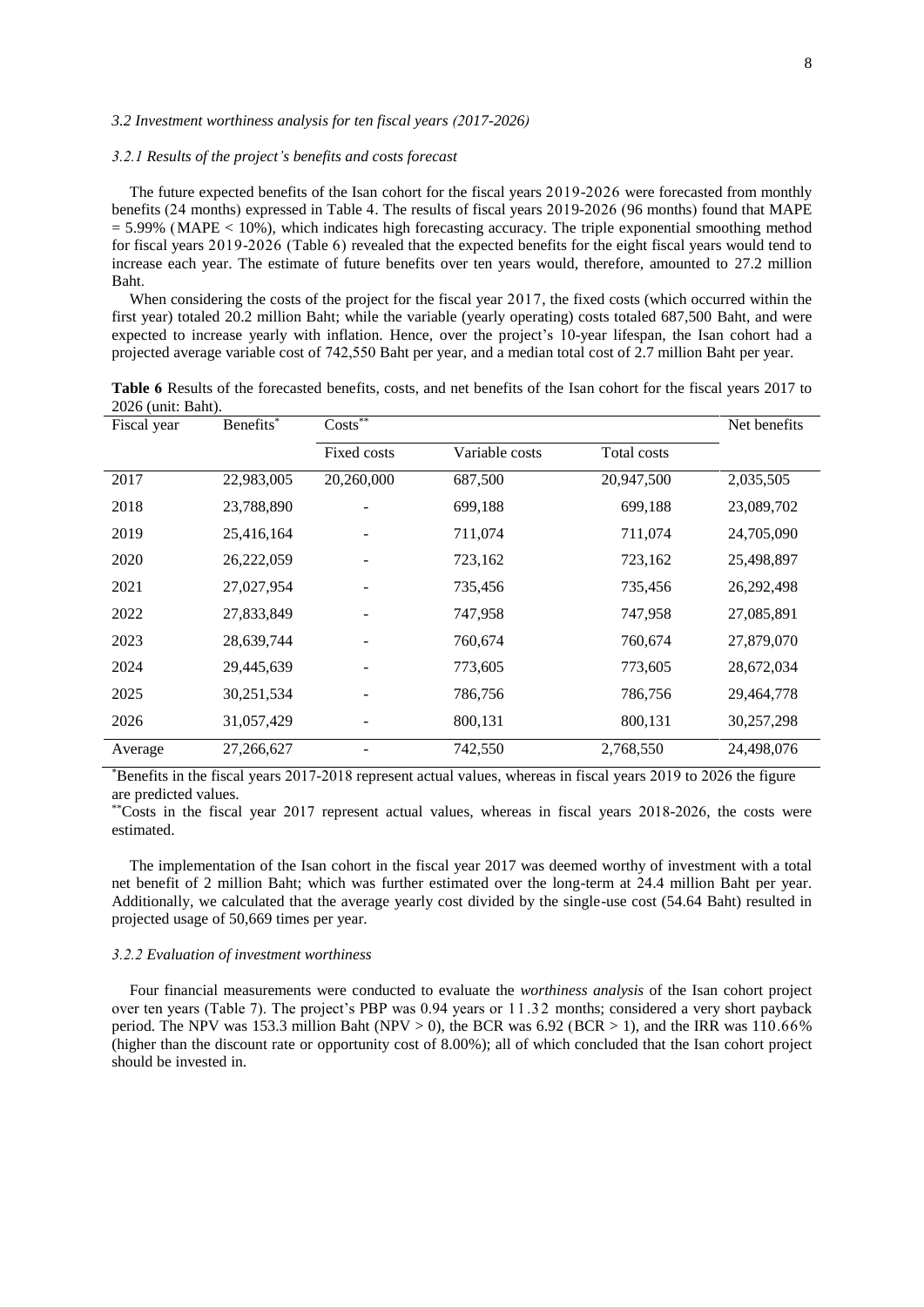**Table 7** Results of the worthiness analysis of the Isan cohort project.

| Year           | Benefit          | Cost       | Net benefit   | Present value | Present value        | NPV <sup>*</sup> |
|----------------|------------------|------------|---------------|---------------|----------------------|------------------|
|                |                  |            |               | of benefit*   | of cost <sup>*</sup> |                  |
| $\overline{0}$ | $\boldsymbol{0}$ | 20,947,500 | $-20,947,500$ | $\theta$      | 20,947,500           | $-20,947,500$    |
| 1              | 22,983,005       | 687,500    | 22,295,505    | 21,280,560    | 636,574              | 20,643,986       |
| 2              | 23,788,890       | 699,188    | 23,089,702    | 20,395,139    | 599,441              | 19,795,698       |
| 3              | 25,416,164       | 711,074    | 24,705,090    | 20,176,170    | 564,473              | 19,611,697       |
| 4              | 26,222,059       | 723,162    | 25,498,897    | 19,273,996    | 531,546              | 18,742,451       |
| 5              | 27,027,954       | 735,456    | 26,292,498    | 18,394,771    | 500,539              | 17,894,232       |
| 6              | 27,833,849       | 747,958    | 27,085,891    | 17,540,046    | 471,340              | 17,068,706       |
| 7              | 28,639,744       | 760,674    | 27,879,070    | 16,711,016    | 443,846              | 16,267,170       |
| 8              | 29,445,639       | 773,605    | 28,672,034    | 15,908,563    | 417,955              | 15,490,608       |
| 9              | 30,251,534       | 786,756    | 29,464,778    | 15,133,299    | 393,574              | 14,739,725       |
| 10             | 31,057,429       | 800,131    | 30,257,298    | 14,385,599    | 370,615              | 14,014,983       |
| Total          | 272,666,267      | 28,373,004 | 244,293,263   | 179,199,159   | 25,877,404           | 153,321,755      |
| PBP (Years)    |                  |            | 0.94          |               |                      |                  |
| NPV (Baht)     |                  |            |               |               |                      | 153,321,755      |
| <b>BCR</b>     |                  |            |               |               |                      | 6.92             |
| IRR $(\%)$     | $\cdot$          |            | 0.0.000       |               |                      | 110.66           |

Calculations based on the discount rate of 8.00%.

# **4. Conclusion**

This study assessed the economic impacts of the R&D information system for the surveillance of liver fluke and cholangiocarcinoma of the Fluke Free Thailand Project (Isan cohort). The Isan cohort project has been regarded as the 'big data' of Thai public healthcare. The estimation of a users' willingness to pay (WTP) determined that each access to the Isan cohort software cost 54.64 Baht, which may be further adjusted to an average yearly economic benefit of 27.2 Baht. Three factors that influenced the WTP were job positions related to physicians or nurses (negative relationship) , job positions related to medical care support (positive relationship), and problems caused by the management of software administrators (negative relationship). We concluded that the project should develop into a system with a more attractive template for physicians and nurses with greater perceived usefulness and a more friendly application design. And, that the problems created by the management of the software administrators must also be resolved. We determined that respondents over 40 years of age, in medical care positions (physicians or nurses) were more likely to experience problems caused by the management of the software administrators. We surmised that additional training and more efficient assistance within this target group by software administrators should increase WTP.

 The examination of investment worthiness over the project's 10-year period found that the Isan cohort had the average total annual cost of 2.7 million Baht. Therefore, the project's breakeven point of investment worthiness would be a usage of at least 50,669 times per year. The results of the CBA indicated that the Isan cohort would pay back the investment funds within the first year, as the PBP was  $0.94$  years (PBP < 1). The project was also deemed worthy of long-term investment, as the NPV was 153.3 million Baht (NPV  $> 0$ ), the BCR was  $6.92$  (BCR > 1), and the IRR was 110.66% (with a higher rate of return than the discount rate of 8.00%). Overall, the Isan cohort project should be invested in further; however, investments in operation and maintenance of the project are also significant costs which should be supported by various Thai government sectors; such as, the Health Systems Research Institute, the National Research Council of Thailand, and Khon Kaen University, as the economic benefits of the project will extend throughout the country.

 We also wish to recognize the limitations of the data collection method within the study, which utilized an online survey in determining the WTP. The questionnaire design was restricted through the use of open-ended questions. We, therefore, suggest that further study involve face-to-face data collection with a more suitable double bounded CVM or CM method.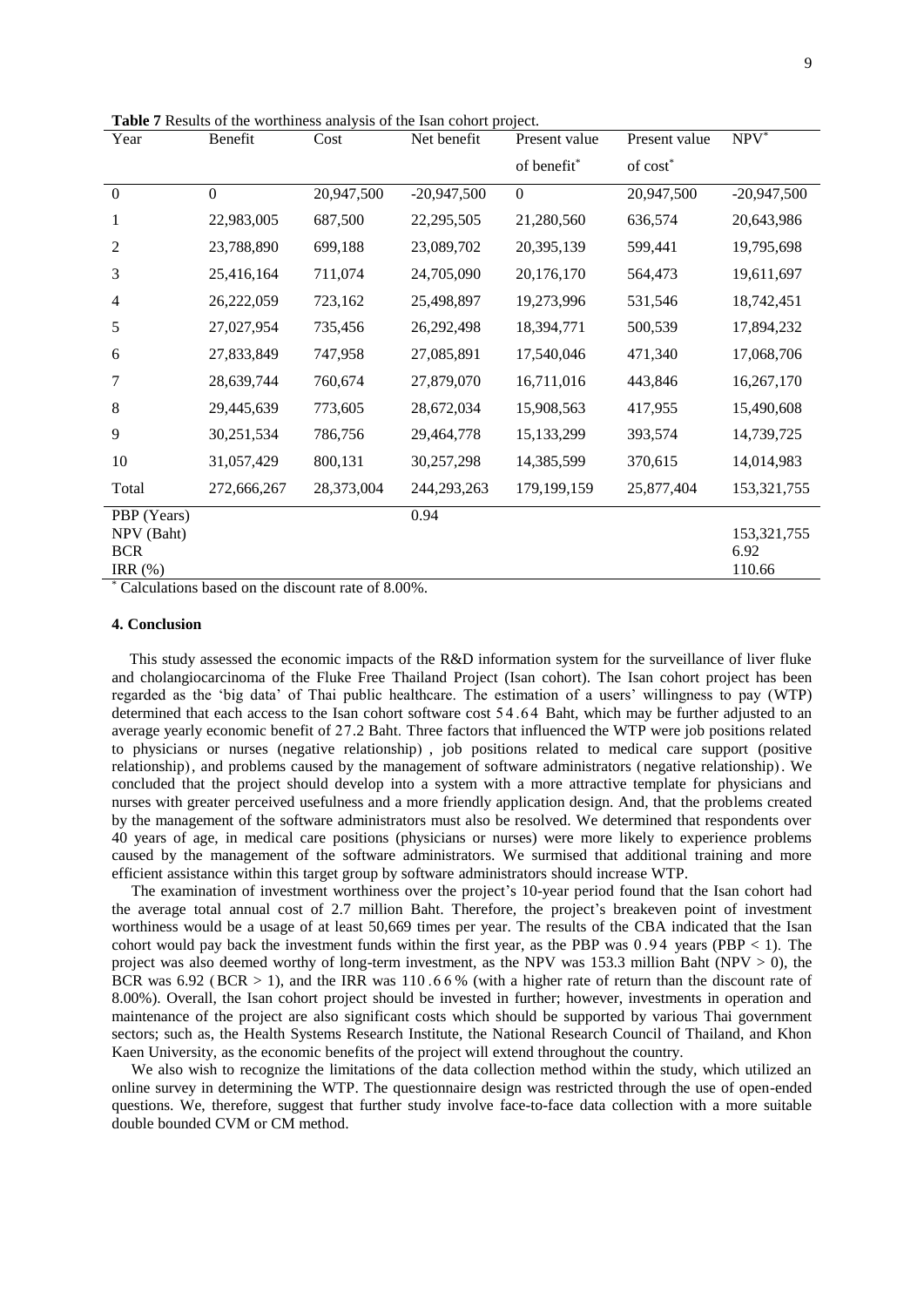#### **5. Acknowledgements**

This study was supported by the National Research Council of Thailand (NRCT) through the Thailand Grand Challenges: Fluke Free Thailand Project.

## **6. Ethic approval**

 Data collection was approved by the Khon Kaen University Ethics Committee for Human Research under reference number HE601290, 23 February 2018.

# **7. References**

- [1] Suwannatrai AT, Thinkhamrop K, Clements AC, Kelly M, Suwannatrai K, Thinkhamrop B, et al. Bayesian spatial analysis of cholangiocarcinoma in northeast Thailand. Sci Rep. 2019;9:14263.
- [2] Charbel H, Kawas FH. Cholangiocarcinoma: epidemiology, risk factors, pathogenesis, and diagnosis. Curr Gastroenterol Rep. 2011;13:182-187.
- [3] Khuntikeo N, Chamadol N, Yongvanit P, Loilome W, Namwat N, Sithithaworn P, et al. Cohort profile: cholangiocarcinoma screening and care program (CASCAP). BMC Cancer 2015;15:459.
- [4] Cholangiocarcinoma Screening and care program. Isan cohort [Internet]. 2020 [cited 2020 Jun 25]. Available from: https://cloud.cascap.in.th/site/index?id=9.
- [5] Khuntikeo N, Chamadol N, Youngvanit P, Sithithaworn P, Thinkhamrop B, Loilome W. Health system development for screening, early diagnosis and management of cholangiocarcinoma in northeast, Thailand. [Final report]. Khon Kaen: Health Systems Research Institute, the National Research Council of Thailand, and Khon Kaen University;2018.
- [6] Vannakaew N. Analysis type of ultrasound of liver and biliary system from CASCAP project in Don Mod Daeng district, Ubon Ratchathani province in the year 2014-2015. JUR. 2017;15(2):5-18.
- [7] Kantha K, Koetsuk L, Suwannasak C. Analysis type of liver and biliary system in Chun district, Phayao province. JDPCHS. 2009;6(2) Suppl 1:1-11.
- [8] Chamadol N, Laopaiboon V, Srinakarin J, Loilome W, Yongvanit P, Thinkhamrop B, et al. Teleconsultation ultrasonography: a new weapon to combat cholangiocarcinoma. ESMO Open. 2017 ;22;2(3): e000231. PMID:29209530.
- [9] Leelahanaj T. Economic evaluation of healthcare interventions. J Psychiatr Assoc Thailand. 2003;48:57- 65.
- [10] Tantivess S, Teerawattananon Y, Mills A. Strengthening cost-effectiveness analysis in Thailand through the establishment of the health intervention and technology assessment program. Pharmacoeconomics 2009;27:931-945.
- [11] OECD. E-government for better government [Internet]. Paris: OECD Publishing; 2005 [cited 2020 Jun 25]. Available from: https://doi.org/10.1787/9789264018341-en.
- [12] Hsu JL, Shiue CW. Consumers' willingness to pay for non-pirated software. J Bus Ethics. 2008;81:715- 732.
- 
- [13] Han B, Windsor J. User's willingness to pay on social network sites. J Comput Inf Syst. 2011;51:31-40. [14] Makkonen M, Halttunen V, Frank L. The effects of gender, age, and income on the willingness to pay for Makkonen M, Halttunen V, Frank L. The effects of gender, age, and income on the willingness to pay for music downloads. In: Pucihar A, Gričar J, Lechner U, Wigand DL and Clarke R, editors. The 24<sup>th</sup> Bled e-Conference e-Future: creating solutions for the individual, organizations and society;2011 June 12-15; Bled, Slovenia. Georgia:AIS Electronic Library; 2011. p. 102-111.
- [15] Han B, Windsor J. An investigation on the user's willingness to pay on hedonic social network sites. In: Joshi KD, Yoo Y, editors. The 18<sup>th</sup> Americas Conference on Information Systems (AMCIS 2012 Proceeding); 2012 August 9-12: Washington D.C, United States. California: AIS Electronic Library; 2012. p.1-8.
- [16] Terdudomtham T, Khanti W, Techakanont K. Return on investment of information technology in Government. Final report. Bangkok: National Electronics and Computer Technology Center, Thammasat University; 2004.
- [17] Yamane T. Statistics: an introductory analysis.  $3<sup>rd</sup>$  ed. New York: Harper and Row;1973.
- [18] Mitchell RC, Carson RT, Using surveys to value public goods: the contingent valuation method. 3rd ed. Washington, D.C.: Resources for the Future;1993.
- [19] Tobin J. Estimation of relationships for limited dependent variables. Econometrica.1958;26:24-36.
- [20] Donaldson C, Shackley P, Abdalla M, Miedzybrodzka Z. Willingness to pay for antenatal carrier screening for cystic fibrosis. Health Econ.1995;4:439-452.
- [21] Havet N, Morelle M, Remonnay R, Carrere M. Econometric treatment of few protest responses in willingness-to-pay studies: an application in health care. J Demogr Econ. 2012;78:53-74.